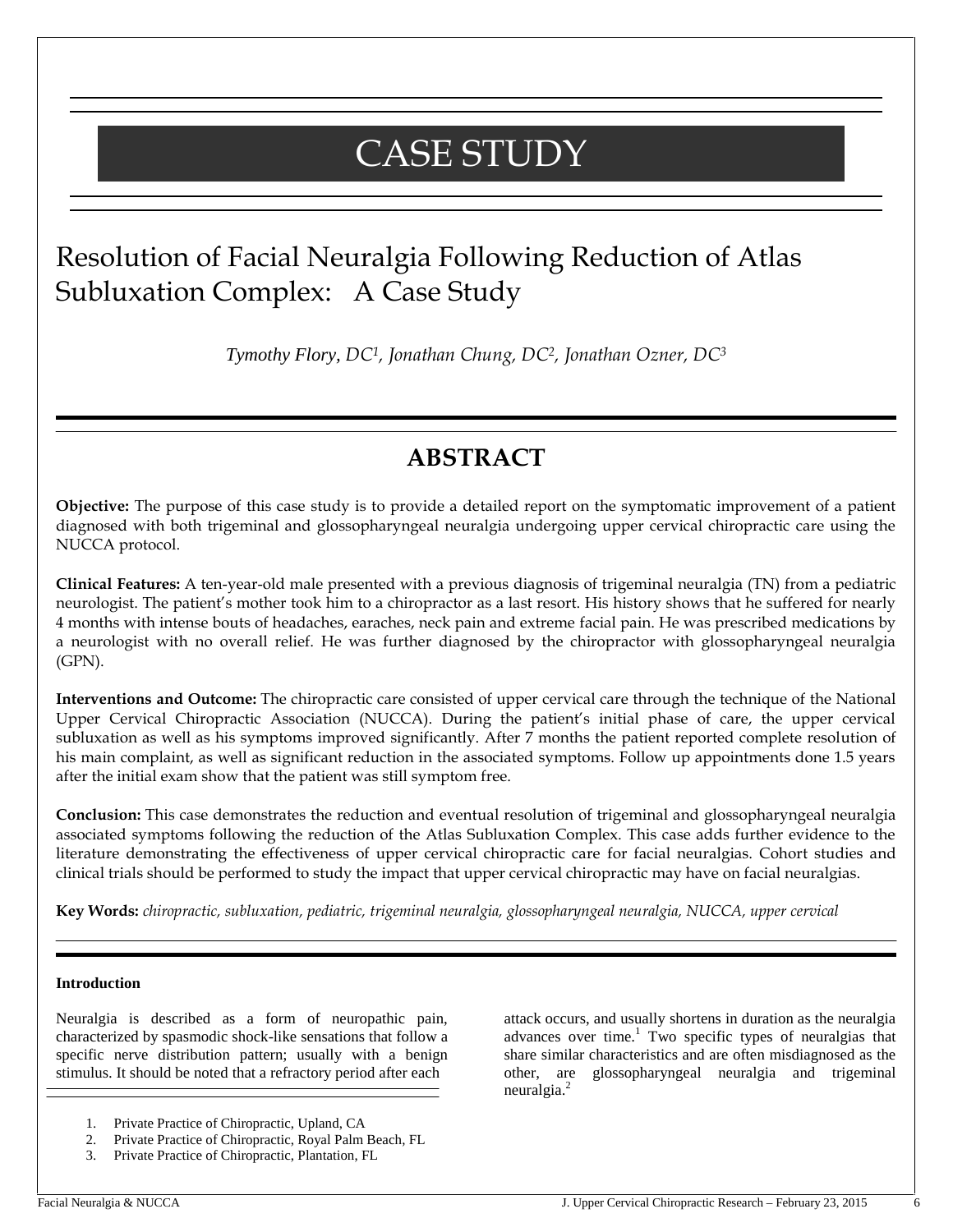Trigeminal neuralgia (TN), also known as Tic Douloureux, is the most common of all the facial neuralgias, having a prevalence of 0.1 to 0.2 per 1000. The incidence rate is roughly 4-5 per 100,000 per year, and up to 20 per 100,000 per year after the age of 60. There is a female to male proportion of three to two. $3-4$  Among the first to describe trigeminal neuralgia was Aretaeus of Cappadocia in the second century AD, who described it as when "spasm and distortion of the countenance take place."<sup>5</sup>

There are two types of trigeminal neuralgia- primary, due to a blood vessel compressing the trigeminal nerve root, and secondary (AKA classic), due to a mass compression of the nerve, or even multiple sclerosis.<sup>6</sup> It is defined as a neurological disorder which involves episodes of spontaneous sharp electric shock-like pain in specific regions of the face. It typically affects the right side, and it is known to affect the face, eyes, sinuses, and mouth. It typically involves only the maxillary and/or mandibular divisions of the nerve, and very rarely does the ophthalmic branch get affected.<sup>7</sup>

While it is known that the trigeminal nerve is affected, the exact pathophysiology is unclear. It may be triggered by specific touch or even sounds, and is usually unilateral in nature. It has been known to be triggered by activities such as eating, drinking, brushing teeth, chewing, shaving and light touch to the face. $8.9$  In fact, the effects can be so debilitating that up to half of those individuals with TN for 3 years committed suicide.<sup>8</sup> There are no specific tests that result in a clear-cut diagnosis of TN, however a standard history and physical exam consisting of cranial nerve testing should be performed.

If there exists no history of trauma, Magnetic Resonance Imaging (MRI) should be performed to evaluate any sort of lesion, demyelination or any other possible causes. Magnetic Resonance Angiography (MRA) can establish an even more detailed image of the relationship between a vessel compressing the nerve.<sup>7</sup> Standard medical treatment typically yields a pharmacological approach, as anticonvulsant medications (Tegretol) is the most common pharmacological treatment. It must be noted that two thirds of the patients who have used Tegretol have reported improved symptoms.<sup>8</sup>

Glossopharyngeal neuralgia (GPN) is an extremely rare disease, with an incidence of 0.7 per 100,000 per year, and it is typically seen with patients 60 years of age and older. The characteristic clinical presentation of GPN is severe attacks of sharp, stabbing pain in the oropharynx that travel up toward the ear, and can be felt deep within the throat or ear region. The paroxysms associated with GPN tend to last up to a minute in duration, and the regions affected include the pre or post auricular zone, throat, neck, and external auditory canal of the ear.

Attacks may be triggered by swallowing, chewing, coughing, sneezing, speaking, yawning, certain tastes, and touching of the neck or external auditory canal.<sup>1</sup> Epidemiologically it has been shown in studies to be less severe in nature than earlier believed as mild bouts are fairly common. The average annual recurrence rate is fairly low at only 3.6 percent.<sup>1,4</sup> The diagnosis and treatment of GPN is the same as mentioned earlier for TN. Diagnosis of GPN is made through the use of a

standard physical exam including cranial nerve evaluation. MRI/MRA is used to further evaluate any lesions or demyelination of the involved nerve, and standard medical treatment similarly consists of anticonvulsant medications like Tegretol, with the option for surgery in the case that there is no relief. $<sup>7</sup>$ </sup>

There is an increasing desire within the facial neuralgia population to pursue alternative healthcare options. This is especially true in cases where treatments rely heavily on the use of medications and surgery. The literature on upper cervical care and trigeminal neuralgia/glossopharyngeal neuralgia is limited, however positive outcomes resulting in the reduction or remission in symptoms associated exist in several chiropractic case reports.<sup>5,8,9,18-20</sup> The following case describes a 10 year old child with facial neuralgia that achieves complete resolution following the correction of the atlas subluxation complex.

#### **Case Report**

#### *Patient History*

A 10 year-old boy with a diagnosis of trigeminal neuralgia presented to a chiropractic clinic. His symptoms include spontaneous bouts of extreme facial, ear, neck, and chest pain which began 4 months prior to his chiropractic visit. He also had symptoms of dysgraphia, headaches, and constipation. Windy environments and rapid changes in elevation from uphill/downhill driving aggravated his condition.. The boy was prescribed Tegretol and Indocin by his neurologist, but there was no change in his symptomatic outlook. The patient also had a history of medication usage including Ceftin for sinusitis, as well as Fluticasone, Omnicef, Benzocaine, Augmentin, Trileptal, and Ativan, none of which produced temporary relief or a remission of symptoms. An MRI revealed a blood vessel compressing the left trigeminal nerve, but was dismissed because the boy had right-sided symptomatology. At the time of visit to the chiropractor, the patient was further diagnosed with Glossopharyngeal neuralgia due to the complaints of ear, neck and chest pain.

#### *Examination*

The patient's objective findings upon examination included a supine leg check that showed leg length inequality of a quarter of an inch on the right. Leg-length inequalities point out possible Atlas (C1) misalignments, which become evident when the patient lies in a supine position on the table and heel superiority or inferiority comparisons are made. Next, the patient is instructed to turn his/her head to the left or right, and as a result the heel position relationship can be altered. Heels that remain equivalent to one another or remain in their original position during head turning demonstrate that there may not be a subluxation present. $\overline{8}$  A 2011 study tested the interexaminer reliability of a standardized supine leg check showed moderate reliability in assessing inequality increments within 1/8", and good reliability in determining the presence of inequality.<sup>10</sup>

An instrument called an Anatometer was also used during the examination and throughout the patient's care. The anatometer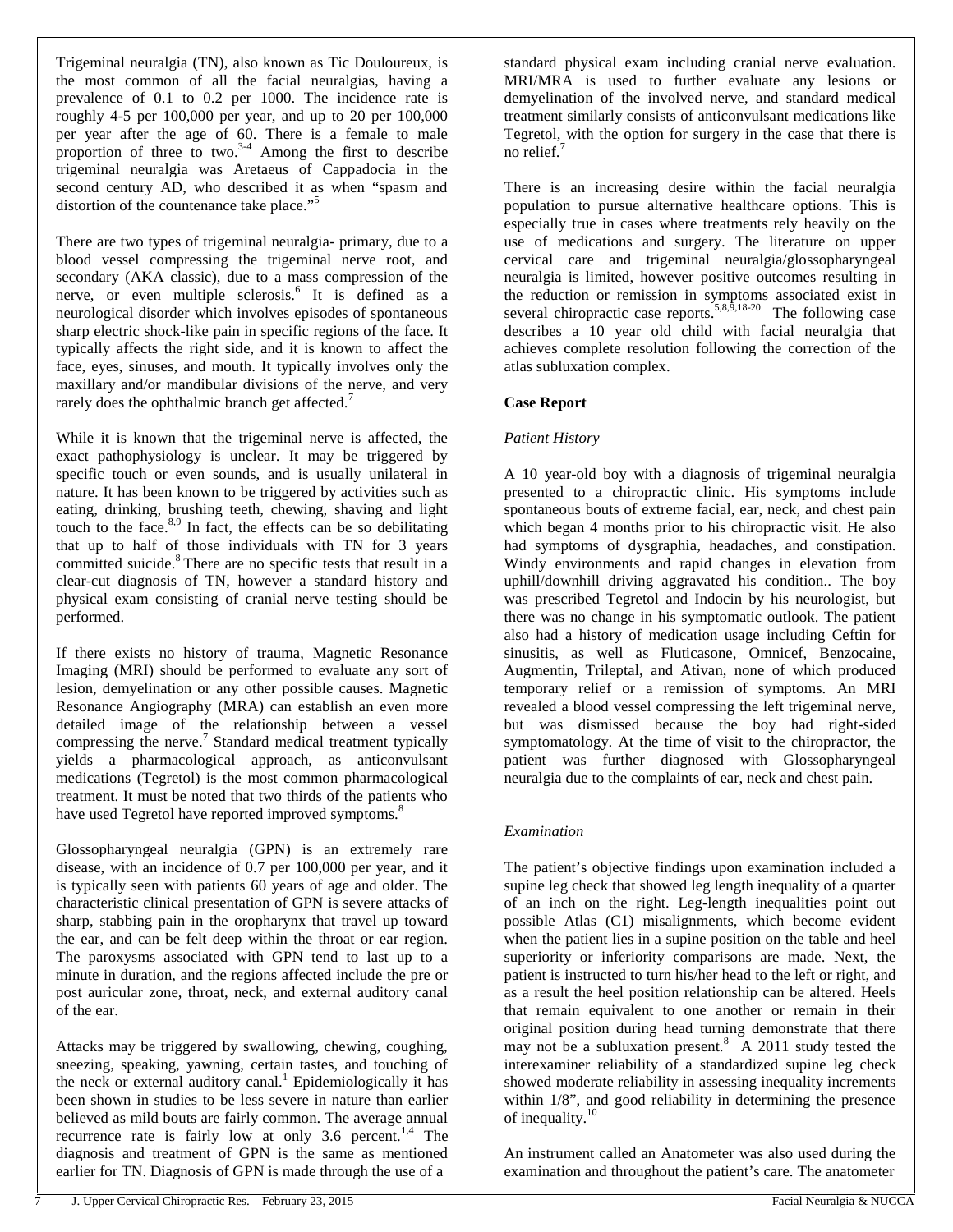is an instrument used by NUCCA practitioners to measure postural distortion due to the atlas subluxation complex. Besides radiographic analysis, it is used as the primary basis in this case to determine the presence of Atlas subluxation on a visit to visit basis. It showed measurements of postural distortions from the first visit, and on subsequent visits the device was utilized and measurements were recorded. The anatometer features left and right weight bearing scales and provides clinical measures how the body compensates around the subluxation in a weight bearing position. These platforms are fixed to transducers with numerical values reported in the form of digital readouts. The anatometer is not an FDA listed instrument, however as mentioned earlier, it is the only instrument approved by the upper cervical research foundation.  $11,12$ 

Surface electromyography (SEMG) was utilized on a progressive basis, in order to evaluate and record muscle activity as it relates to the sum of electric potentials throughout a given region of musculature; in this case the paraspinal musculature.<sup>13</sup> The SEMG is able to detect asymmetric muscle activity throughout the scanned region. This was done via a hand held device called a Myovision, which uses electrodes placed at predetermined segmental levels of the spine between the occiput and sacrum. SEMG helps to quantify myopathology as a component of vertebral subluxation described by Kent.<sup>14</sup> Electromyographic scanning, such as SEMG, have been shown to have good to excellent reliability.<sup>15</sup>

Additionally, palpation of the cervical spine revealed tenderness to touch throughout the patient's neck, mostly in the upper cervical spine. Active range of motion demonstrated decreased right rotation of the upper cervical vertebrae, and surface electromyography revealed several areas along the spine of abnormal tonicity.

#### *Radiographic Results*

X-Rays were taken before and after the initial chiropractic adjustment. The radiographs were taken of the cervical region in three views; which included a lateral cervical view, a nasium frontal skull view, and a vertex view that displays the crown of the skull and the neural canal. Lines are drawn based on the protocols outlined by the National Upper Cervical Chiropractic Association. Clinically meaningful measurements are made of atlas side slip (laterality) in the coronal plane, atlas rotation in the transverse plane, head tilt in the coronal plane, and angular rotation in the coronal plane. The physiological angles are measured on each view with a protractor, so that the orientation and misalignment of Atlas can better be seen and appreciated in three dimensions.<sup>16</sup>

The pre adjustment x-ray exam had demonstrated an Atlas laterality measurement of 5 degrees, and the post adjustment x-ray measurements showed a misalignment of 3.75 degrees, with an overall improvement of 1.25 degrees in laterality. Atlas rotation reduced from 2.25 degrees to 2 degrees. Head tilt reduced from 1 degree to 0.75 degrees. Anatometer readings were then used on each visit, along with leg length analysis, to determine necessity for chiropractic adjustment.

#### *Intervention*

The patient was seen initially 2 visits per week with progressive evaluations performed each month. On visits that showed Atlas misalignment through instrumentation and supine leg length inequalities, he received chiropractic adjustments at the level of C1 by the NUCCA protocol. The leg length inequality was shown in a study to always be present when the nasium radiographic view showed Atlas laterality to be three fourths of a degree or greater, and thus this analysis is the main tool used by NUCCA practitioners to determine subluxation of the atlas.<sup>17</sup>

Doctors who utilize NUCCA protocol primarily focus on finding and correcting subluxation of the first cervical vertebra. The NUCCA adjustment is based off of a calculated vector that is determined by the measurements in the nasium and vertex x-ray. A height vector and rotation vector are measured from the point of the atlas transverse process on the side of laterality. The horizontal resultant is measured as the hypotenuse of a triangle using the initial measurements. The resultant provides a number in which an angle is calculated for pelvic and shoulder angulation during the adjustment. An 8 phase process is used to create a base of support which leads to a triceps-pull that delivers the force into the cervical spine. The force is applied over the span of 2-3 seconds, and is usually performed 4-7 times.

#### *Outcome*

Progressive evaluations were performed throughout the care plan to note the patient's symptomatic state, as well as surface electromyography tests which were performed to detect any neuromuscular changes that had occurred over the period of care. The mother of the patient also maintained a weekly blog of the patient's pain scale (http://georgepaulstory.wordpress.com/), signs and symptoms, and other associated findings related to the patient's case. It was noted that five days after initial care via chiropractic upper cervical NUCCA adjustments, the patient was pain free and did not experience any symptoms he had been experiencing previously.

The patient continued on a care plan of 2 to 3 visits a week with the NUCCA upper cervical adjustments given when misalignment was noted via Anatometer and leg check. The patient's pre and post adjustment measurements were taken using the Anatometer, each of which had balanced out to 0 degrees misalignment. It was noted that sixteen days after the first visit that the patient's eye pain was 100 percent better, and the neck pain was 50 percent better. The patient also reported improvement in his bowel problems. The complaints of headaches and sensory integration disorder did not show improvement at this point. At the progressive evaluation performed 6 months later, the ear pain was reported to have resolved, and all other associated symptoms had improved significantly. The patient was seen 33 times between May and November. During that span, he required an adjustment on 7 visits. A year and a half after care started the mother stated that the patient has been symptom free since the start of the NUCCA chiropractic care.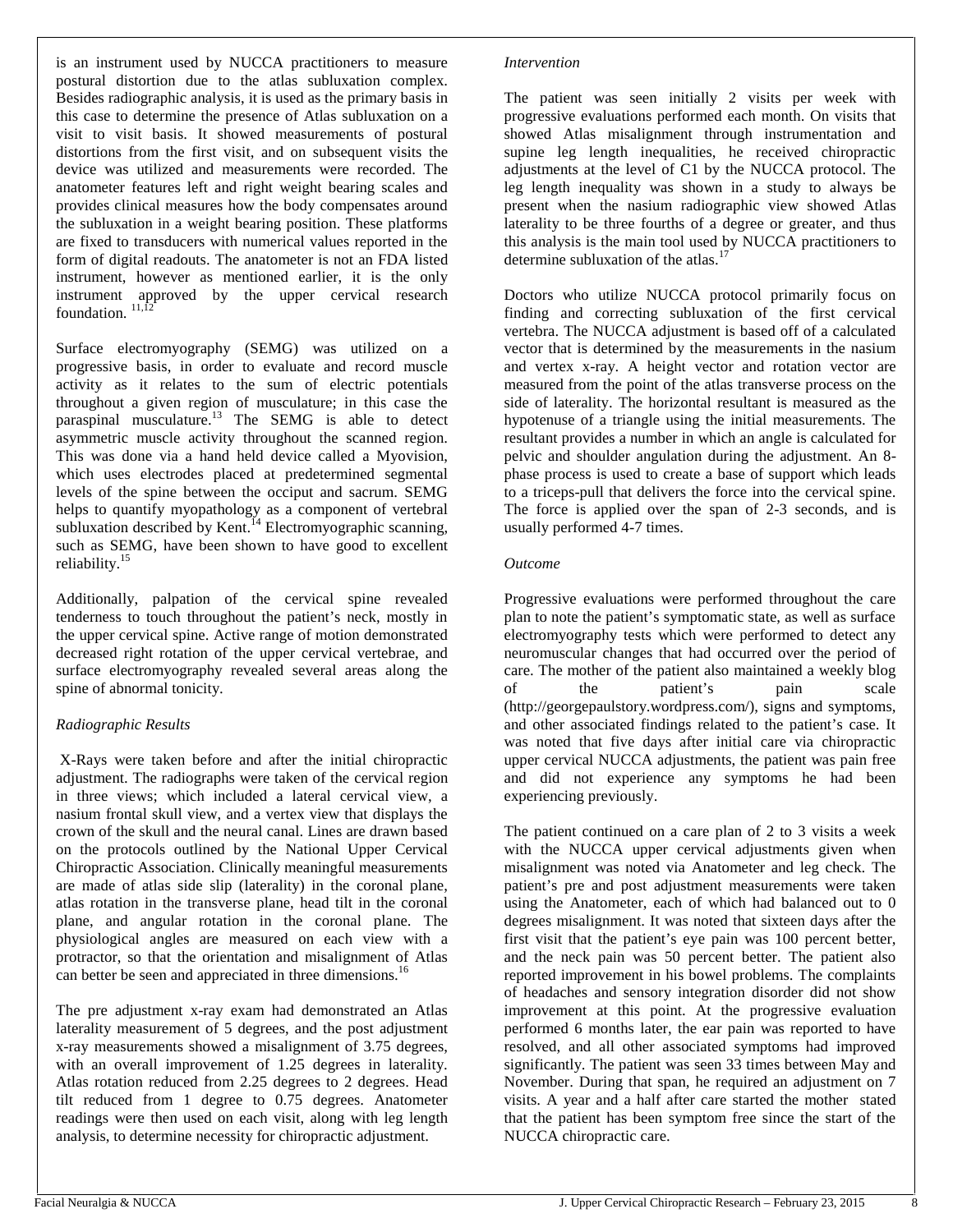#### **Discussion**

Facial neuralgias continue to be a rare but significant cause of chronic pain that leaves many people searching for solutions beyond conventional treatment. While some forms of facial neuralgia can be attributed to vascular compression or MS, many forms of facial neuralgia leave no pathological lesions to make a treatable diagnosis. The current case describes one such case compression by vascular structure is identified, but vascular decompression surgery was ruled out because of the symptomatology in the opposite nerve. In cases like these, patients struggle to find minimally invasive solutions when anti-convulsant medications fail to control pain. Surgical procedures can damage the nerve to shut off pain sensation, but may cause facial numbness from the nerve damage.

Several case studies describe improvement and resolution in trigeminal neuralgia through chiropractic care. 5,8,9,18-20 Most of the case studies available featured improvement under the care of an upper cervical technique to correct upper cervical subluxations. While exact mechanisms remain unknown, a focus is being made to study the impact that the upper cervical subluxation has on the function of the brainstem and upper spinal cord.

Grostic introduces the role that an upper cervical vertebrae subluxation plays on the stress of the spinal cord and nervous system as a whole, by means of the dentate ligament-cord distortion hypothesis. He states that a mechanism of direct nerve compression or irritation by the upper cervical vertebrae would be highly unlikely, due to the diameter of the canal in that region and the space between the cord and the wall of the canal. The dentate ligaments of the spine are responsible for holding the spinal cord in the anterior portion of the spinal canal. The dentate ligament cord distortion hypothesis suggests that upper cervical subluxation will create axial tension on the cord through dural structures. He goes on to state that Atlas misalignment in the cervical spine can put traction on the sensory nucleus of the trigeminal nerve at the level of the first and second cervical vertebra.<sup>18</sup>

Bodguk in his study determined that the trigeminocervical nucleus exists as cells in the upper three cervical segments, C1, C2 and C3, which receive both a trigeminal and a cervical input."<sup>21</sup> It is recognized that "the sensory innervation of the ear is complex, including general somatic afferent contributions from cranial nerves V3, VII, IX, and X, in addition to the upper cervical nerve roots, C2 and C3." $^{22}$  As a result, it can be suggested that structures innervated by the nerves arising from these three segments can affect the trigeminocervical nucleus. The trigeminocervical nucleus acts as the hub for nociceptive input from the upper neck, head, and throat. Under the right circumstances, nociception in the neck may get interpreted as pain in the trigeminal nerve.

A search of the chiropractic literature reveals a single case study of chiropractic care improving glossopharyngeal neuralgia. Burcon and Pero reported on an 82 year old woman with a 10-year history of glossopharyngeal neuralgia who underwent upper cervical care. After the first adjustment her pain was reduced from severe to mild. After six weeks of care, the patient presented symptom free.  $23$ 

In addition to this case, there is also some resourceful information on the general distinguishable traits of the disease. For example, what is known to be a "diagnostic trigger" for glossopharyngeal neuralgia serves as an important distinguishing feature to differentiate it from a similar type of otalgia, known as nervus intermedius.<sup>24</sup> Another clinical feature of glossopharyngeal neuralgia is that while it is much less likely that children develop the condition, they usually suffer from both short term and constant pain episodes.<sup>25</sup>

It must also be noted that it may be difficult to differentiate between glossopharyngeal neuralgia and trigeminal neuralgia of the mandibular division, as the location of symptoms can be very similar as well. $^{26}$  The similarities do not, however, end with symptomatology. Both the trigeminal and glossopharyngeal nerves share a similar origination site in close proximity within the brainstem. The trigeminal nerve originates from the trigeminal ganglion within the pons, whereas the glossopharyngeal nerve exits from the medulla.<sup>27</sup> Both the pons and the medulla share a connection with the brainstem, and it is stated in Gray's Anatomy that the somatic sensory fibers of the glossopharyngeal nerve joint the same spinal tract of the trigeminal nerve.<sup>28</sup>

Saladin states that "pain signals from the head travel to the brainstem by way of four cranial nerves; mainly the trigeminal, but also the facial, glossopharyngeal, and vagus nerves. Trigeminal fibers enter the pons and descend to synapses in the medulla. Pain fibers of the other three cranial nerves end here."<sup>29</sup> What affects the trigeminocervical nucleus would then have an effect on not only the trigeminal nerve, but possibly the glossopharyngeal nerve as well.

In the current case, because there was no evidence of direct pressure on the trigeminal or glossophayngeal nerve through MRI or MRA, it is likely that the upper cervical subluxation created cord distortion and dysafferentation into the trigeminocervical nucleus. Abnormal motion of the upper cervical spine may have caused increased nociceptive input from the upper cervical nerve roots into the trigeminocervical nucleus. Increased nociception into this nucleus can cause pain sensation into both the trigeminal nerve or glossopharyngeal nerve. It may also cause abnormal myogenous tone as measured from the sEMG, and affect postural control as measured by the Anatometer. Correction of the Atlas Subluxation Complex may restore normal biomechanics of the upper cervical spine and restore normal afferentation into the trigeminocervical nucleus.

This case is also uniquely positioned to discuss the maintenance of an upper cervical correction. The patient was checked 33 times during the course of the case and required an adjustment on 7 visits. By NUCCA protocols, a patient is maintaining their correction when there is an absence of leg length inequality, and postural findings are measured below ¾ of a degree in the frontal plane measurements of the head, shoulders, and pelvis. The patient showed gradual improvement in symptomatology as he showed more stability in his correction as measured by his leg length and postural findings. More work must be done to provide a testable operational definition of subluxation to differentiate between subluxation correction and 'holding' of an adjustment, versus the use of spinal manipulative therapy.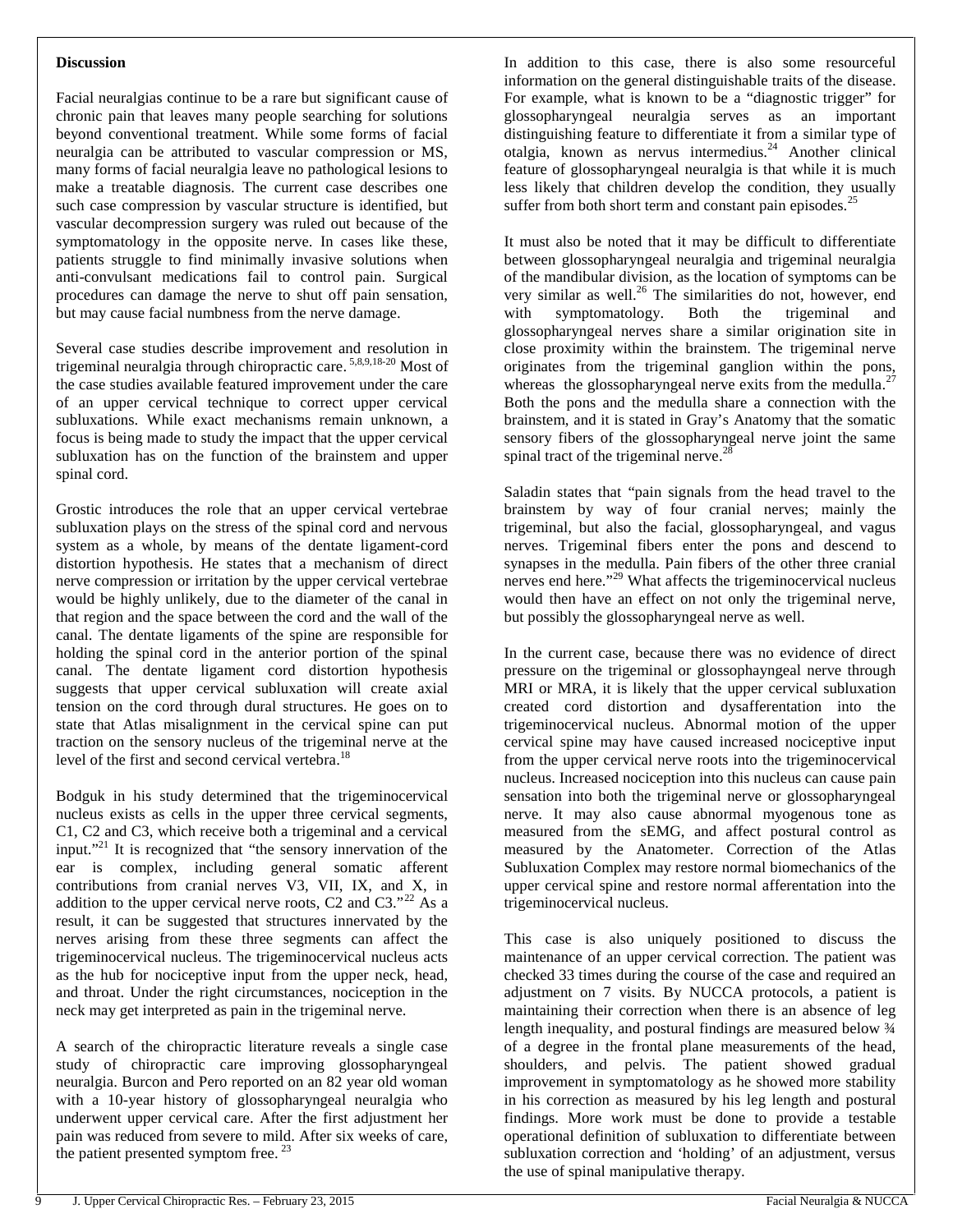#### *Limitations*

Because this study is a case report, no causal relationships can be formed between upper cervical correction and improvement of the patient's symptoms. Although a number of case studies have documented chiropractic's impact on trigeminal neuralgia, clinical trials should be performed to determine a causal relationship.

#### **Conclusion**

The patient in this case has been pain free for over a year and a half since being under NUCCA care. This was a case where the patient, who was diagnosed with both trigeminal and glossopharyngeal neuralgia, reported initial relief of symptoms associated with the disease, and soon after, complete remission.

There is a need for more studies on chiropractic's role in the management of both trigeminal and glossopharyngeal neuralgia. Though several case studies about trigeminal neuralgia have been documented in the chiropractic literature, cohort studies and randomized clinical trials should be performed to determine a causal relationship between subluxation correction and improvement in either trigeminal or glossopharyngeal neuralgia.

#### **References**

- 1. Dorsch J. Neurologic Syndromes of the Head and Neck. Primary Care: Clinics in Office Practice. 2014; 41 (1): 133-149.
- 2. Nakano N, Fukawa N, Nakagawa N, Nakanishi K, Tsuji K, Yabuuchi T, Iwakura N, Kato A, Endovascular Microcatheter Provocation Test for the Diagnosis of Glossopharyngeal Neuralgia. Journal of Neurological Surgery Part A: Central European Neurosurgery. 2014; (EFirst).
- 3. Popovici F, Mergeani A, Popescu D, Antochi F. Review on the Causes of Trigeminal Neuralgia Symptomatic to Other Diseases. Romanian Journal of Neurology. 2011;10 (2).
- 4. Manzoni G, Torelli P. Epidemiology of typical and atypical craniofacial neuralgias. Neurological Sciences. 2005; 26 (2): 65-67.
- 5. Zielinski E, Acanfora M. Resolution of Trigeminal Neuralgia Following Subluxation Based Chiropractic Care: A Case Study & Review of Literature. A. Vertebral Subluxation Res. 2013: 33-45.
- 6. Peker S, Usseli I, Pamir N. Trigeminal Neuralgia Due To Brainstem Vascular Malformations: Report of Two Cases and Review of The Literature. Journal of Neurological Sciences (Turkish). 2012; 29 (3): 594-597.
- 7. Rozen T. Trigeminal neuralgia and glossopharyngeal neuralgia. Neurol Clin N Am. 2004; 22: 185-206. [Accessed 28 Jan 2014].
- 8. Grochowski J. Resolution of Trigeminal Neuralgia Following Upper Cervical Chiropractic Care: A Case Study. J Upper Cervical Chiropr Research. 2013: 20-24. [Accessed 28 Jan 2014].
- 9. Sweat M, Wallace S. Resolution of Trigeminal Neuralgia in a Patient Undergoing Atlas Orthogonal Chiropractic Care: A Case Report. J Upper Cervical Chiropr Research. 2012: 46-54. [Accessed 28 Jan 2014].
- 10. Woodfield HC, Gerstman BB, Olaisen RH, Johnson DF. Interexaminer reliability of supine leg checks for discriminating leg-length inequality. J Manipulative Physiol Ther, 2011 May; 34(4): 239-46.
- 11. Bibliography: Ucrf.org. Anatometer | Nucca. [Online] Available from: http://ucrf.org/anatometer [Accessed 28 Jan 2014].
- 12. Nucca.org. NUCCA National Upper Cervical Chiropractic Association. [Online] Available from: http://www.nucca.org/patients.php [Accessed 28 Jan 2014].
- 13. Cooper M, Herda T, Vardiman J, Gallagher P, Fry A. Relationships between skinfold thickness and electromyographic and mechanomyographic amplitude recorded during voluntary and non-voluntary muscle actions. Journal of Electromyography and Kinesiology. 2014
- 14. Kent C. Models of Vertebral Subluxation. J. Vertebral Subluxation Res. 1(1). August 1996.
- 15. Spector B. Surface electromyography as a model for the development of standardized procedures and reliability testing. J Manupulative Physiol Ther. 1979; 2(4): 214.
- 16. Bakris G, Dickholtz M, Meyer P, Kravitz G, Avery E, Miller M, Brown J, Woodfield C, Bell B. Atlas vertebra realignment and achievement of arterial pressure goal in hypertensive patients: a pilot study. Journal of human hypertension. 2007; 21 (5): 347-352.
- 17. Palmer J, Dickholtz M. Improvement in radiographic measurements, posture, pain & quality of life in measurements, posture, pain  $\&$ nonmigraine headache patients undergoing upper cervical chiropractic care: A retrospective practice based study. J Vert Sublux Res. 2009 Jun;4:1-11.
- 18. Grostic JD. Dentate ligament-cord distortion hypothesis. Chiro Research J 1988; 1(1): 47-55.
- 19. Kessinger R, Matthews A. Resolution of Trigeminal Neuralgia in a 14 Year Old Following Upper Cervical Chiropractic Care to Reduce Vertebral Subluxation: A Case Study. J. Upper Cervical Chiropractic Res. 2012: 77-84. [Accessed 28 Jan 2014].
- 20. Rodine R, Aker P. Trigeminal neuralgia and chiropractic care: a case report. The Journal of the Canadian Chiropractic Association. 2010; 54 (3): 177-186.
- 21. Bogduk N. The cervical-cranial connection. J. Manipulative Physiol Ther 1992; 15(1): 67-70.
- 22. Rosenberg W, Salame K, Shumrick K, Tew Jr J. Compression of the upper cervical spinal cord causing symptoms of brainstem compromise: A case report. Spine. 1998; 23 (13): 1497-1500.
- 23. Burcon, M. and Pero, J. 2014. Resolution of Glossopharyngeal Neuralgia & Spastic Dystonia Following Chiropractic Care to Reduce Upper Cervical Vertebral Subluxation: A Case Study. Journal of Upper Cervical Chiropractic Research, pp. 7-13.
- 24. Smith J, Robertson C, Garza I, Cutrer F. Triggerless neuralgic otalgia: A case series and systematic literature review. Cephalalgia. 2013; 915-923.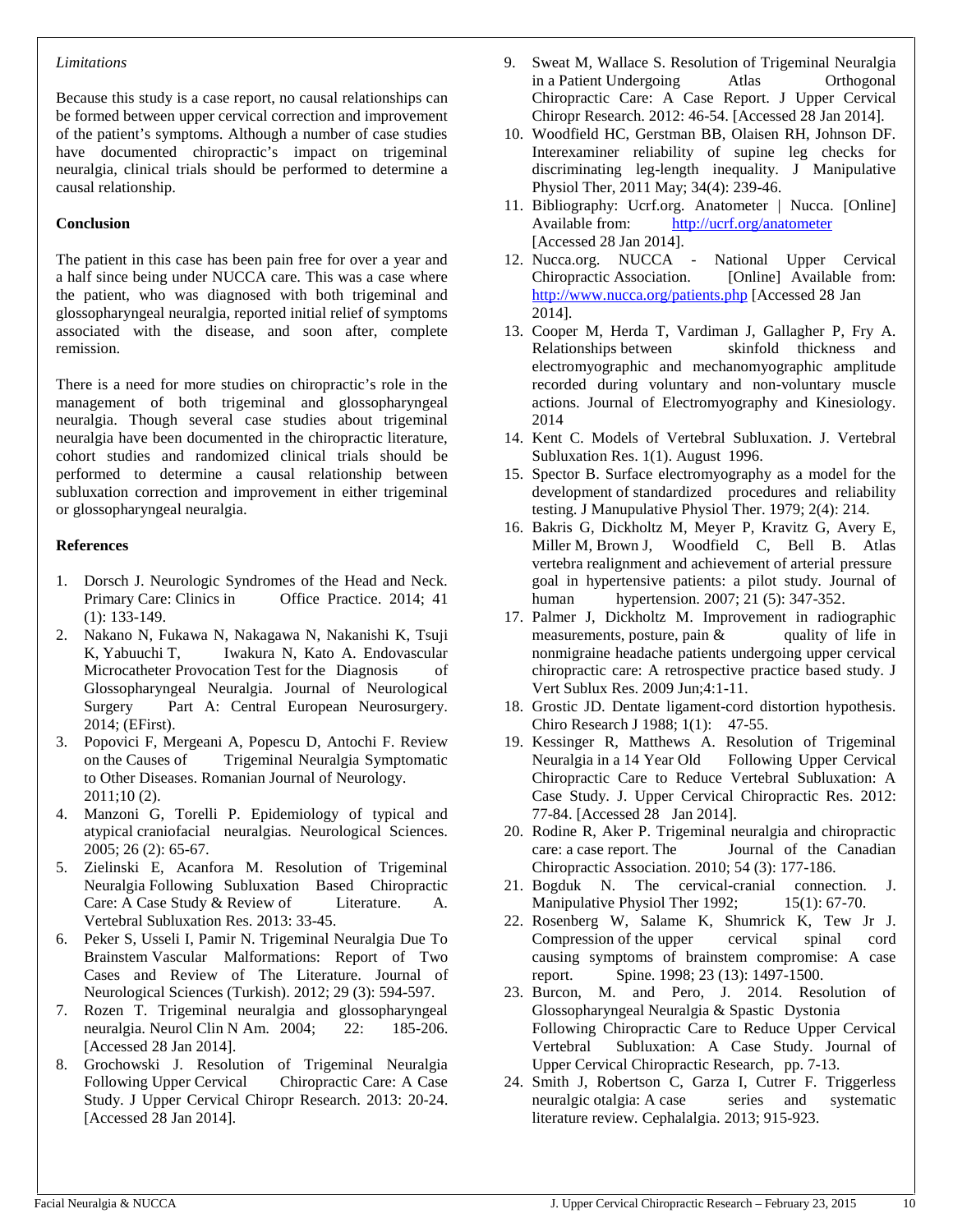- 25. Yue W, Zhang Y. Peripheral glycerol injection: An alternative treatment of children with glossopharyngeal neuralgia. International journal of pediatric otorhinolaryngology. 2013
- 26. Iasp-pain.org. Relatively Localized Syndromes of the Head and Neck. [Online] Available from: http://www.iasppain.org/AM/Template.cfm?Section=Publ ic atons

&Template=/M/ContentDisplay.cfm&ContentID=16276 [Accessed 28 Jan 2014].

- 27. Moore K, Dalley A, Agur A. Clinically Oriented Anatomy.  $6<sup>th</sup>$  ed. Philadelphia: Lippincott Williams & Wilkins; 2010.
- 28. Gray, Henry. Anatomy of the Human Body. Philadelphia: Lea & Febiger, 1918; Bartleby.com, 2000. www.bartleby.com/107/.
- 29. Saladin K. Anatomy & Physiology: The Unity of Form and Function.  $5<sup>th</sup>$  ed. Columbus: McGraw-Hill; 2010.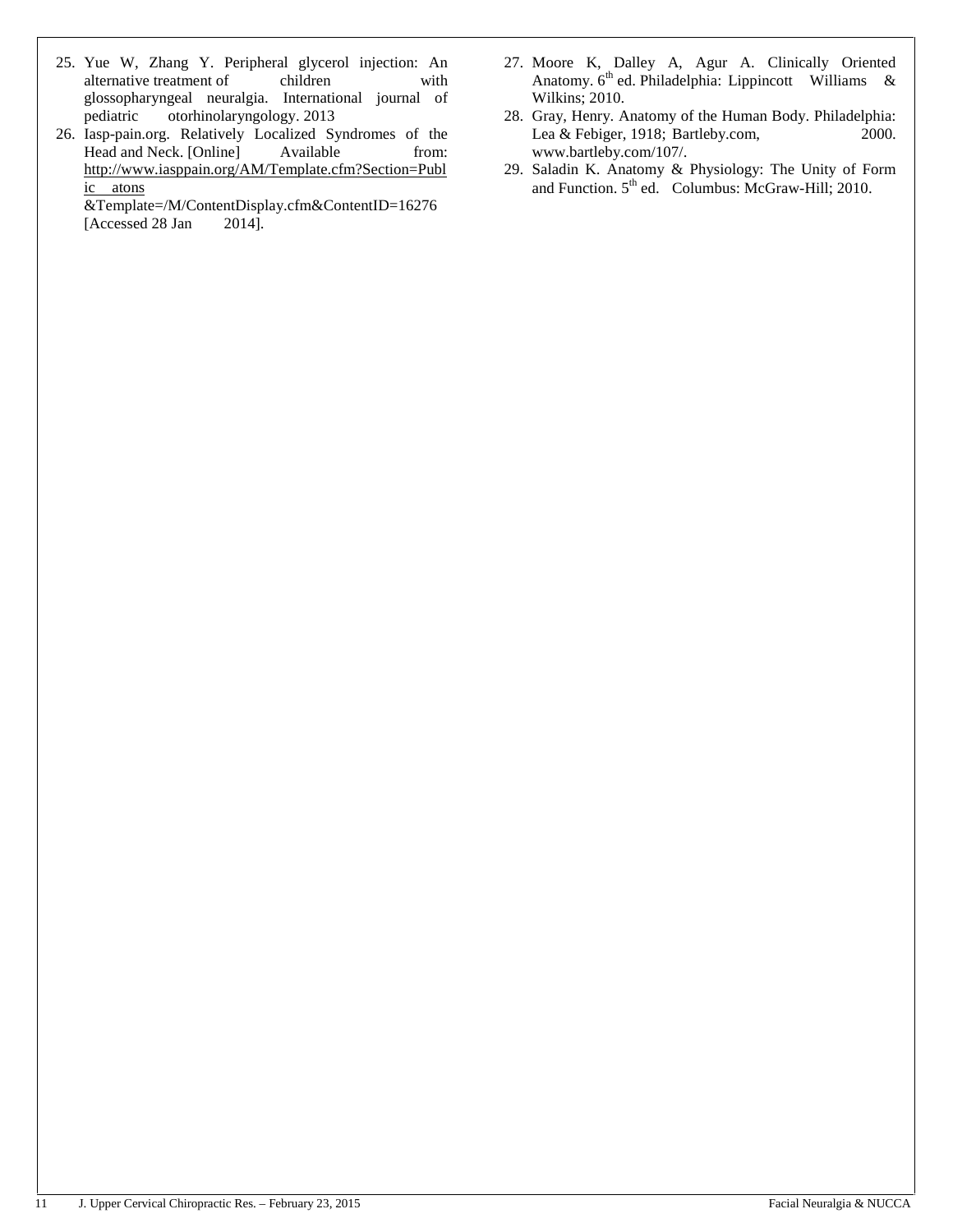### **Figures**

### **MyoVision MultiScan Report**



**Surface Electromyography Scans Pre and Post Treatment**



**Lateral Cerivcal X-ray**